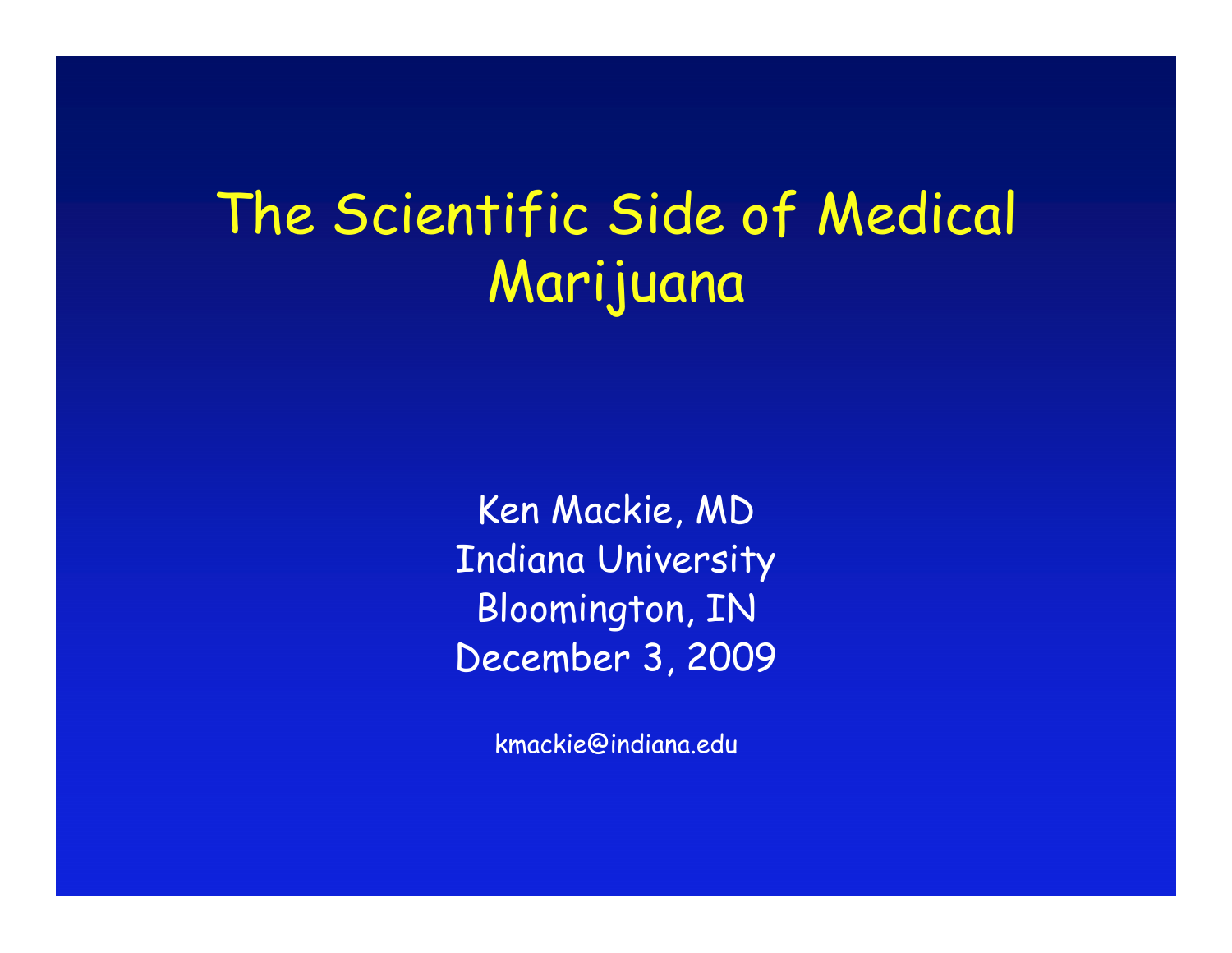### Financial disclosures

–NIH (NIDA) - research grants

–Alzheimer's Association – research grant

–Abbott - Consulting –Bristol Meyers Squibb – Consulting –Cara Therapeutics - Consulting –Sanofi - Consulting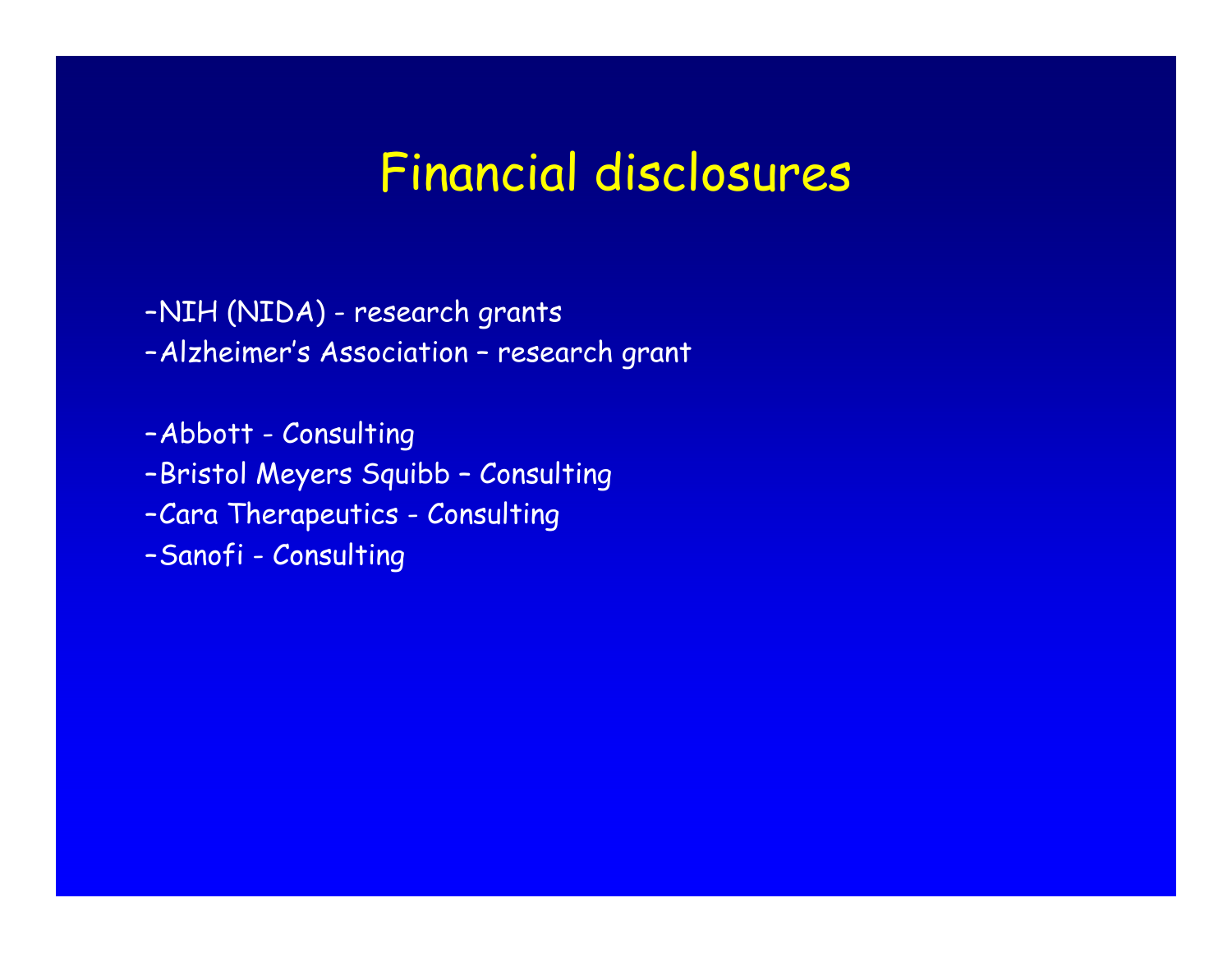## **Outline**

**·Introduction to cannabis and cannabinoids** 

- ïOverview of cannabinoid pharmacology relevant to medicinal uses
- ïOral Δ<sup>9</sup>THC vs cannabis: Scientific considerations



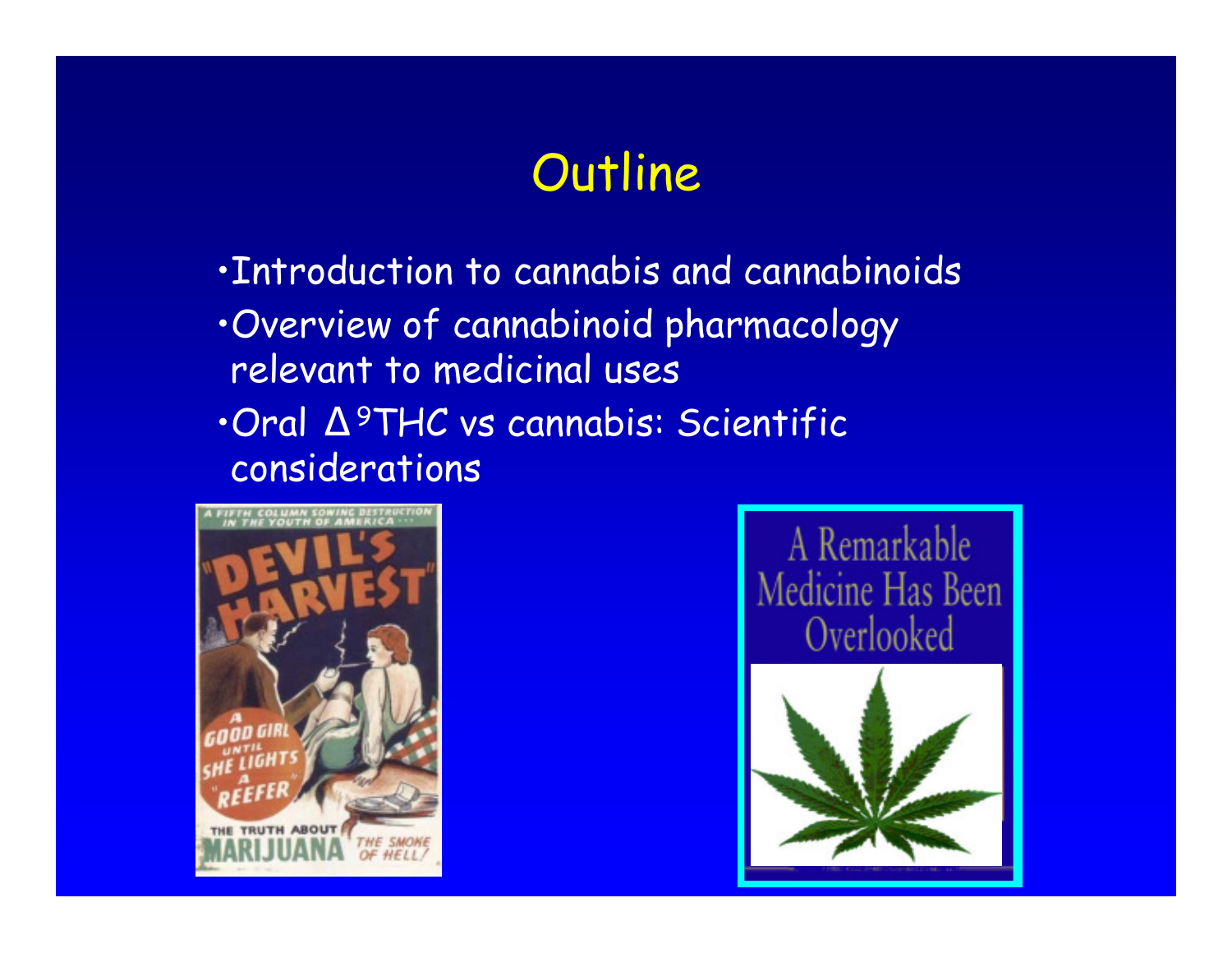#### Cannabis: A primer

–The plant: Cannabis, marijuana, etc. ·Hemp vs psychoactive cannabis -Major psychoactive component,  $\Delta^9THC$ –However ~60 other compounds · Variability of constituents

–Preparations

·Raw, dried plant (F vs. M) **·Flowers and buds** ïHashish

–Inhalation

- ïSmoked (burned-joint, pipe, waterpipe)
- •Vaporizer (heat to release volatile compounds, ~200°C)

–Ingestion

 $\cdot$ Cooked into foods, extract  $\Delta^9\textsf{THC}$  into fats (butter)

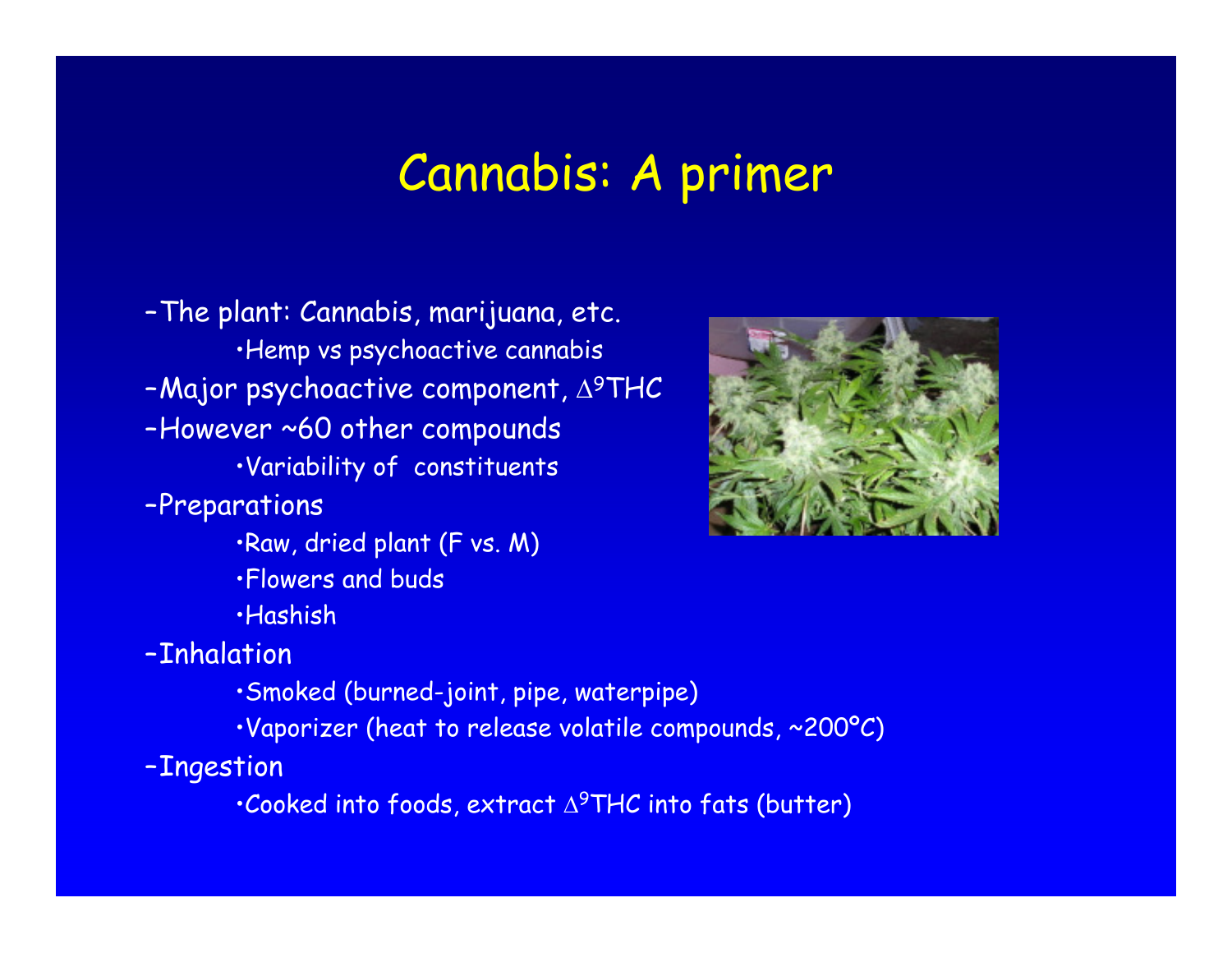#### Cannabis: Cannabinoid synthesis

- ïCBG—cannabigerol
- ïCBD—cannabidiol
- $\cdot$ THC $-$
- <sup>9</sup>tetrahydrocannabinol
- ïCBC—cannabichromene
- · CBN—cannabinol
- ·"V" suffix denotes propyl instead of pentyl side chain



From GW Pharma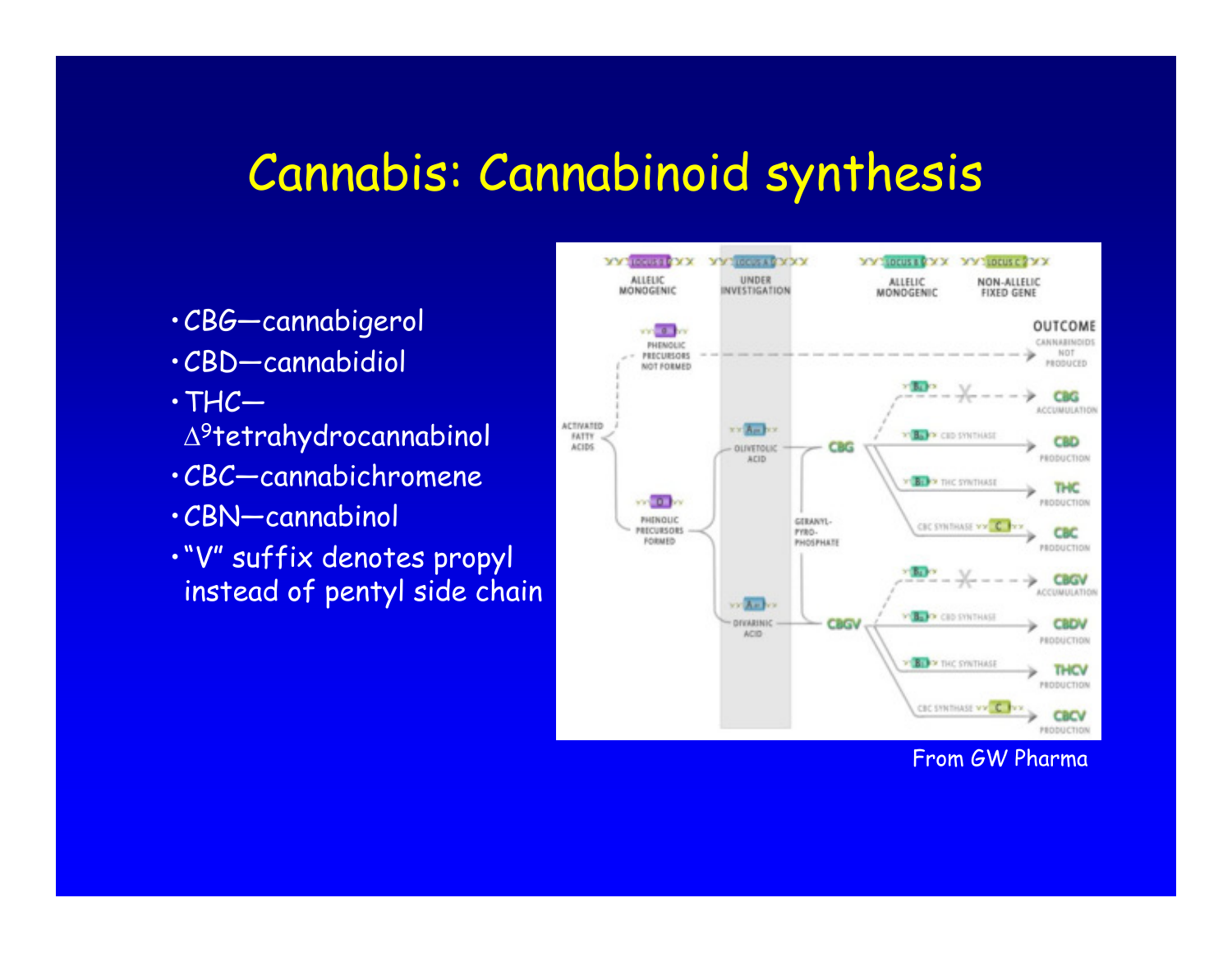# Cannabinoid synthesis (overview)

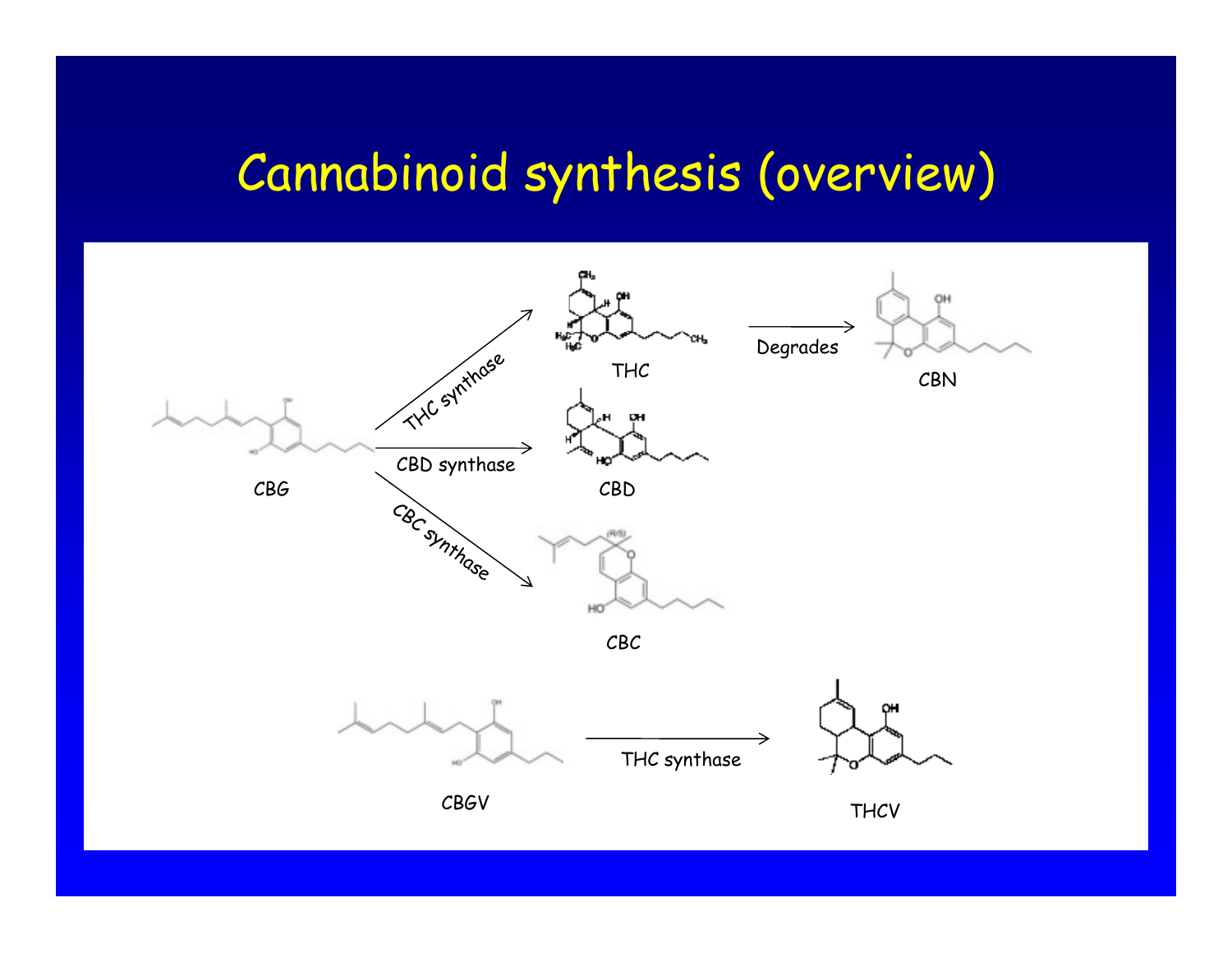## Endocannabinoid system (ECS)

- . Desire to understand the psychoactivity of cannabis contributed to a "Golden Era" of cannabinoid research during the 1980's-1990's
- . This led to the discovery of the endocannabinoid system
- ·Receptors, ligands, metabolic enzymes

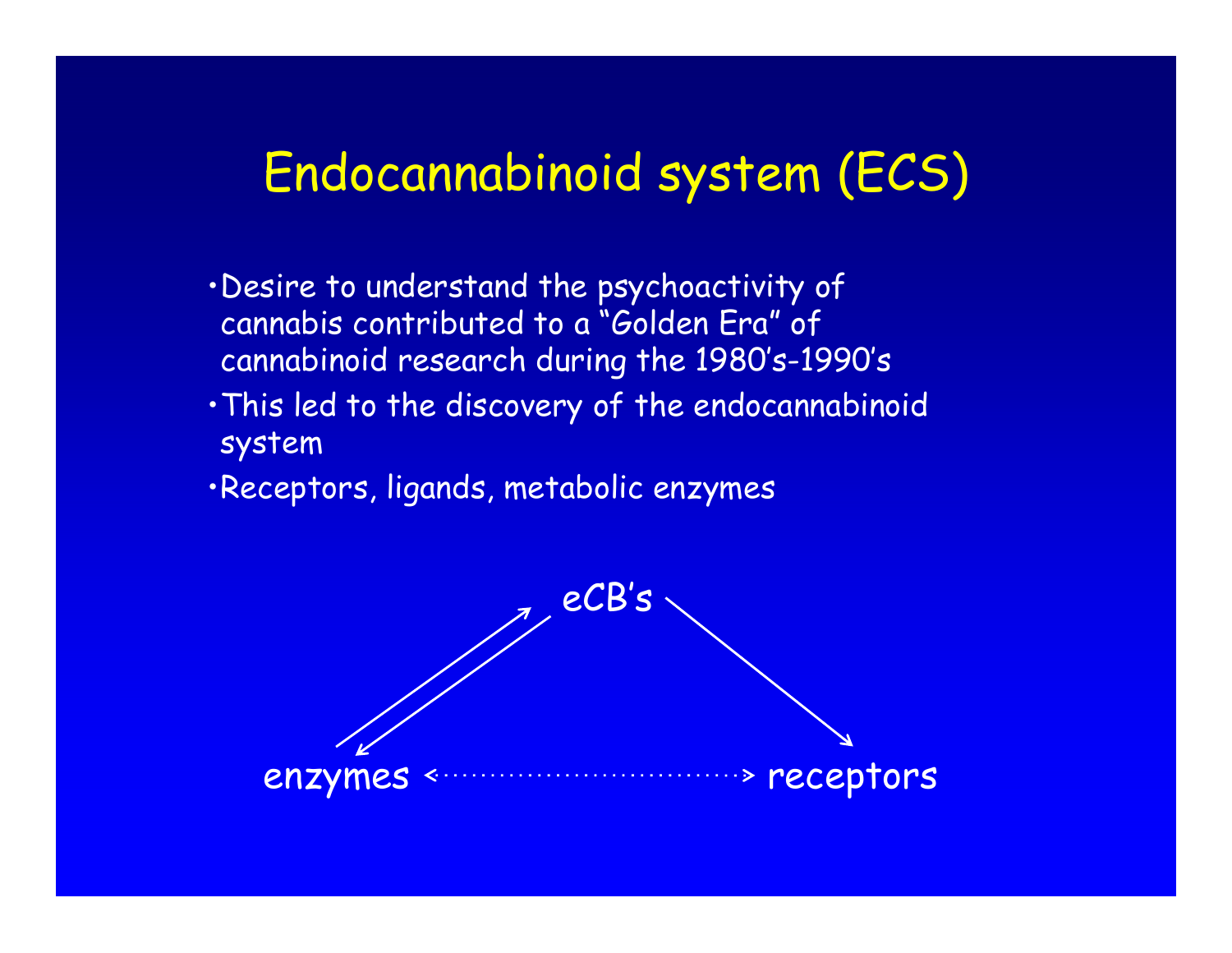## Endocannabinoid system (ECS)

ïEndocannabinoids: 2-AG, AEA ·Major degrading enzymes: FAAH, MGL  $\cdot$ Receptors:  $\texttt{CB}_1$ ,  $\texttt{CB}_2$ , GPR55, ...

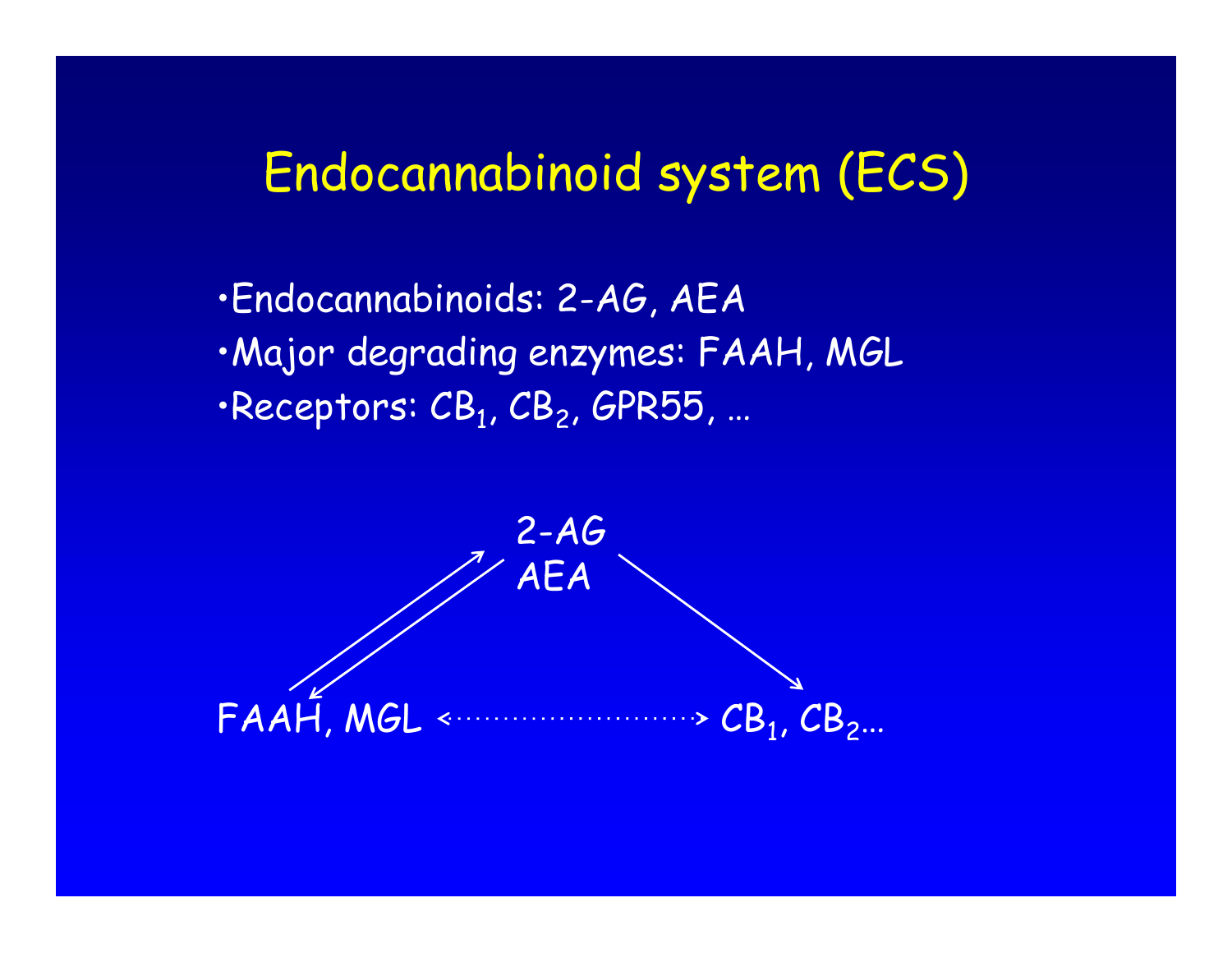#### CB<sub>1</sub> cannabinoid receptors

- · Discovered & cloned in late 1980's
- · Mediates most CNS actions of ∆<sup>9</sup>THC
- ·Richly expressed in brain, particularly in regions associated with cognition, emotion, perception, movement, etc.
- · Low levels in brainstem, except emetic centers
- . Lethal overdose extremely rare



Stephen Eggan & David Saffen, 2004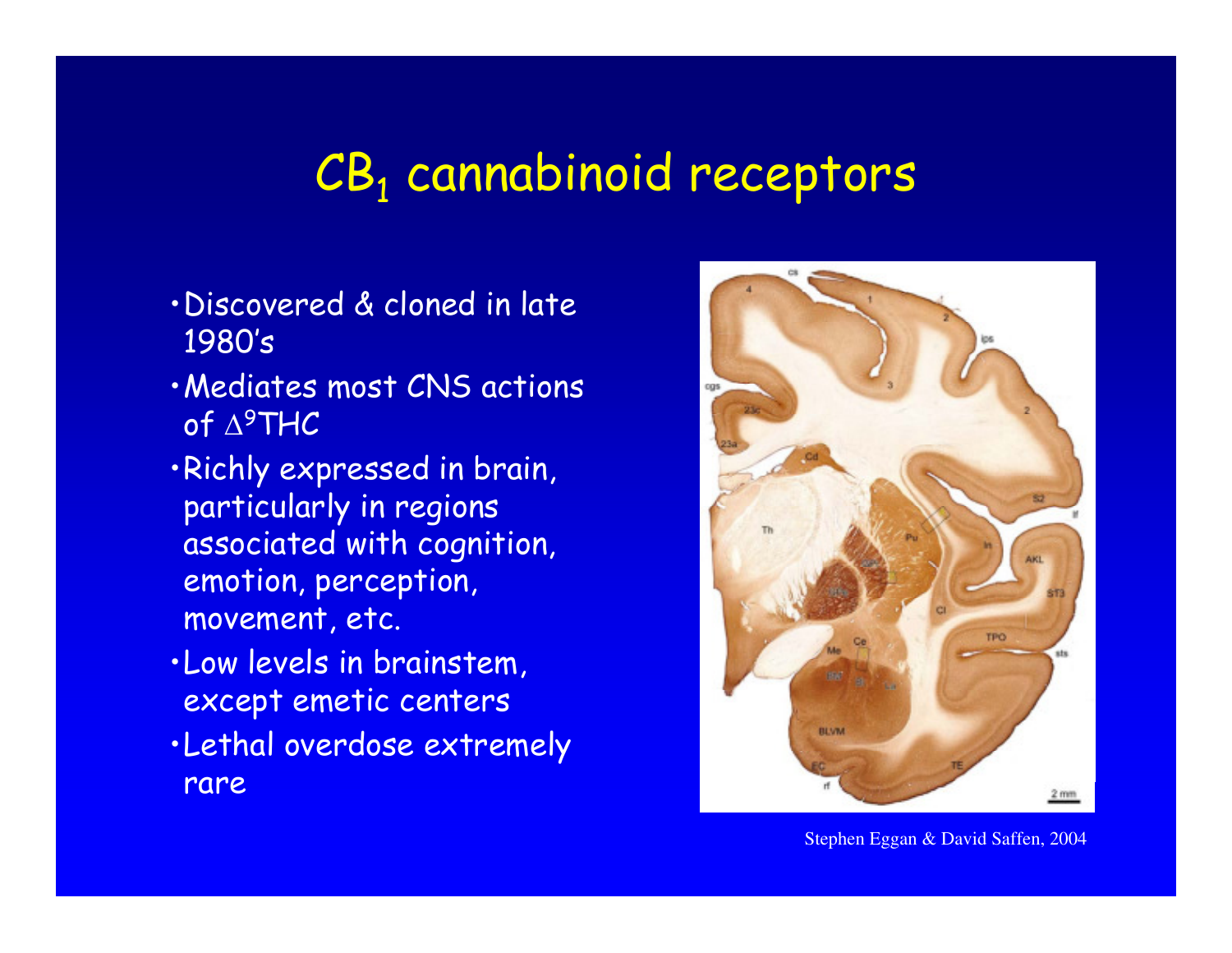# $\textsf{CB}_\textsf{1}$  is expressed on axons and terminals



CB<sub>1</sub>-green, MAP2 (dendrites) red M. Myoga

CB<sub>1</sub> heavily expressed on some axons & terminals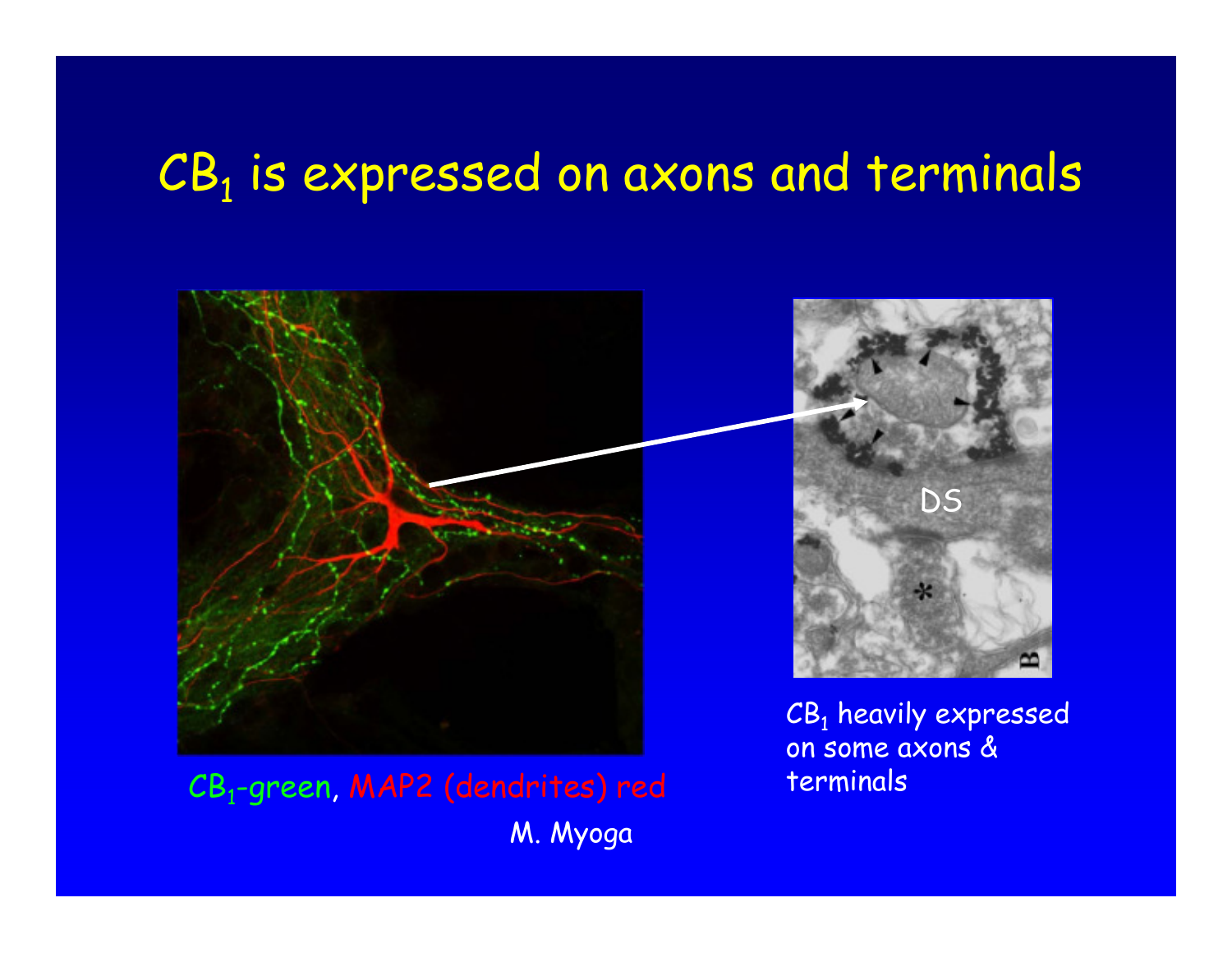## CB<sub>1</sub> agonists inhibit neurotransmission

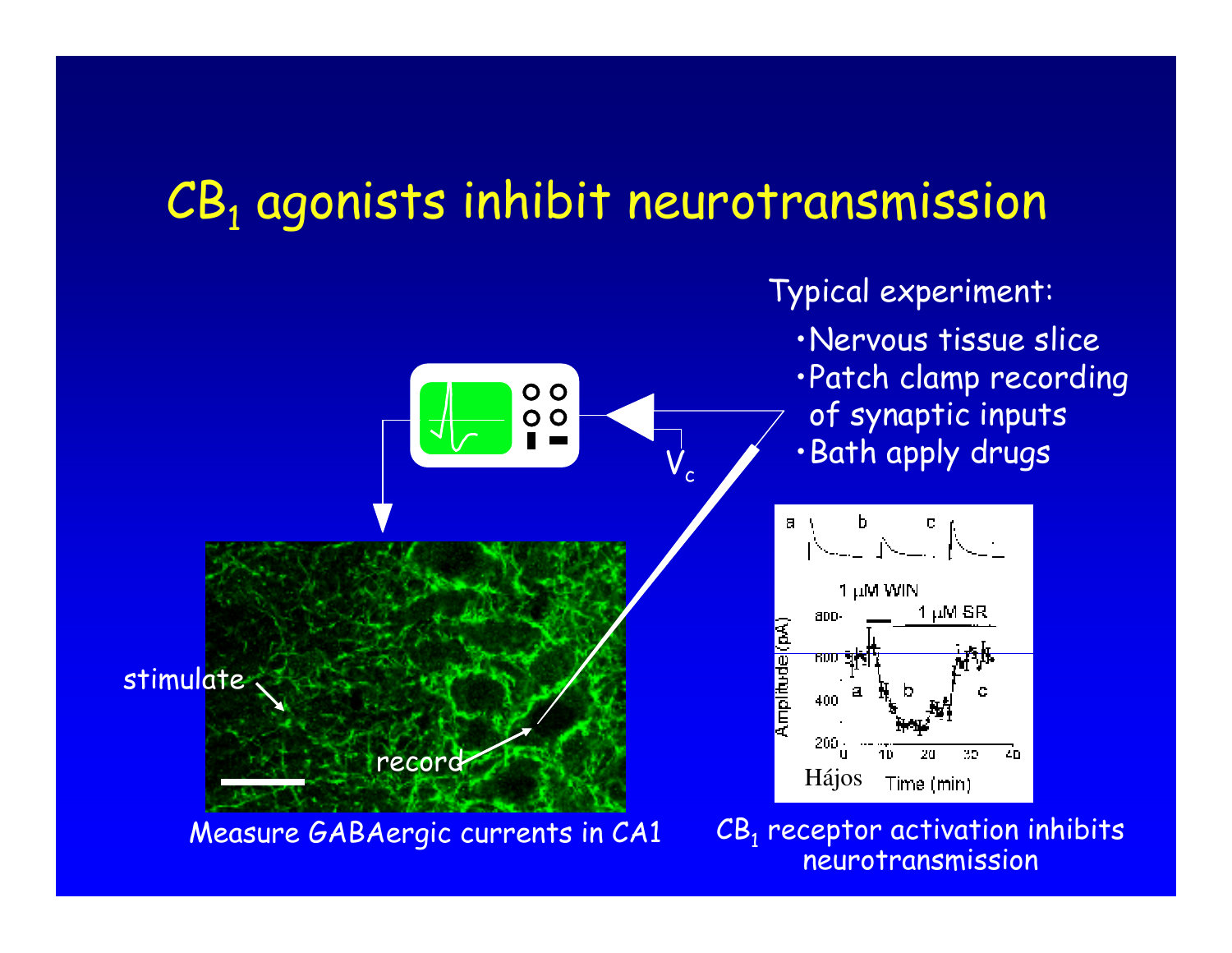#### $CB<sub>1</sub>$  agonists inhibit neurotransmission in the dorsal horn of the spinal cord



Modified from Morisset & Urban, 2001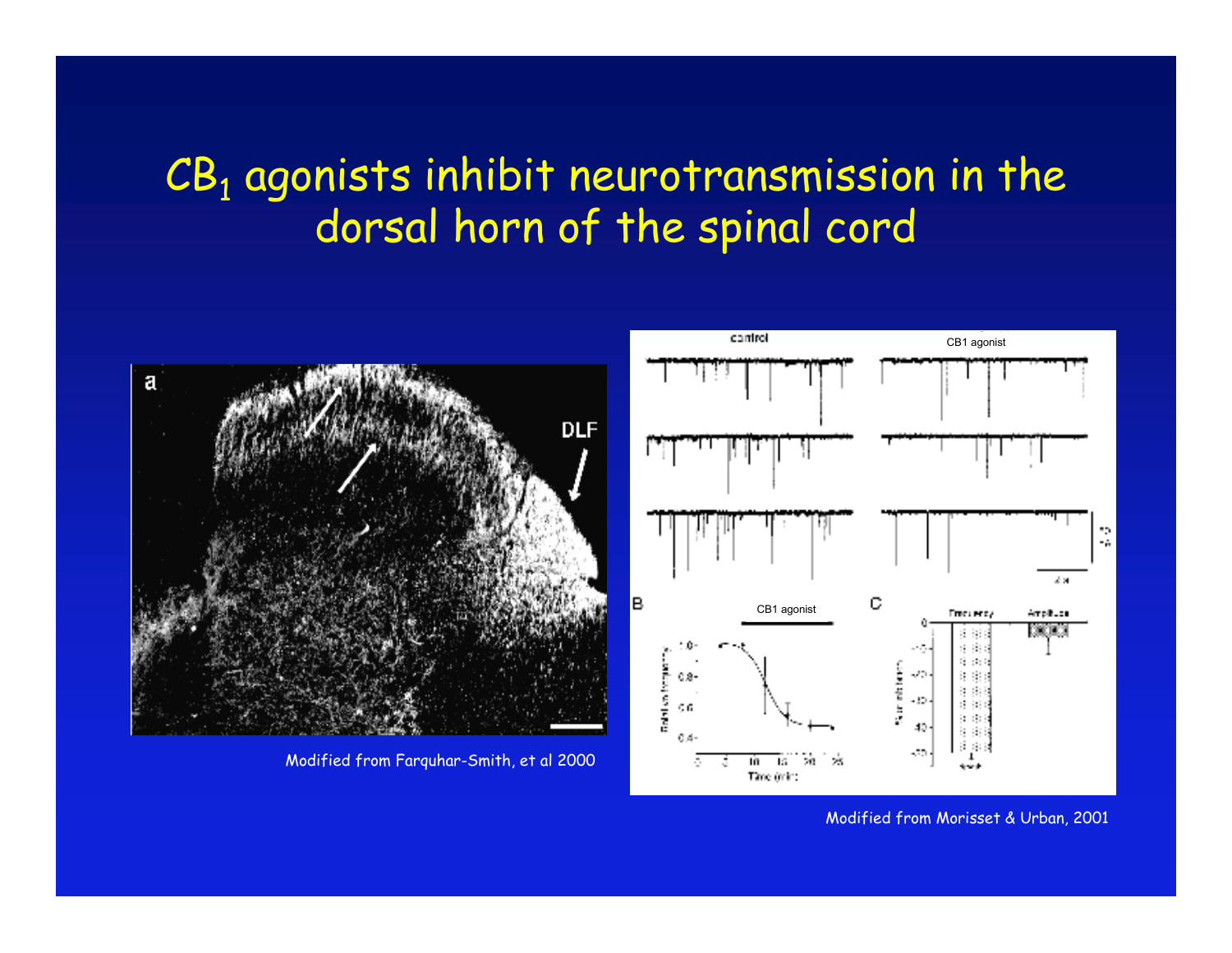# CB<sub>2</sub> receptors

#### $\cdot$ Multiple modes of injury increase neuronal CB<sub>2</sub> expression



Wotherspoon et al. / Neuroscience 135 (2005) 235-245

· Microglia, too



http://www.jneurosci.org/cgi/content/full/29/14/4564/F1

14 d post ligation 7 d post hemicerebellectomy



Modified from Zhang, et al 2003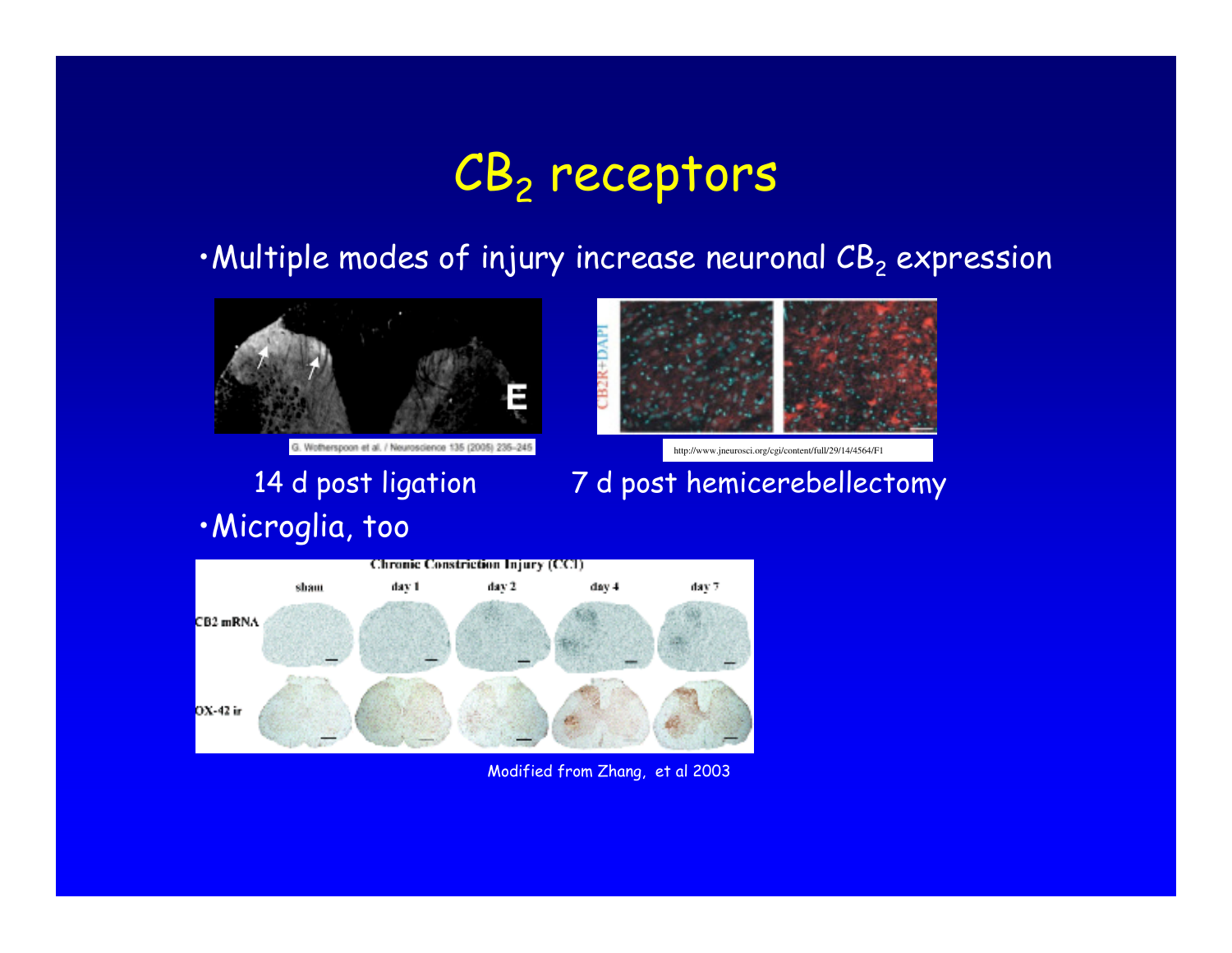#### $CB<sub>2</sub>$  agonists as analgesics

 $\cdot$  CB<sub>2</sub> agonists are devoid of measurable psychoactivity  $\cdot$  CB<sub>2</sub> agonists show strong efficacy in multiple pain models  $\cdot$ Need to consider actions of THC through CB $_2$ , too

- **.** Inflame rat paw with carrageenan
- $\cdot$  Treat or not with  $CB_2$  agonist  $(AM1241) \pm CB_1$  or  $CB_2$ antagonist
- · Measure withdrawal threshold (higher threshold = more pain relief)

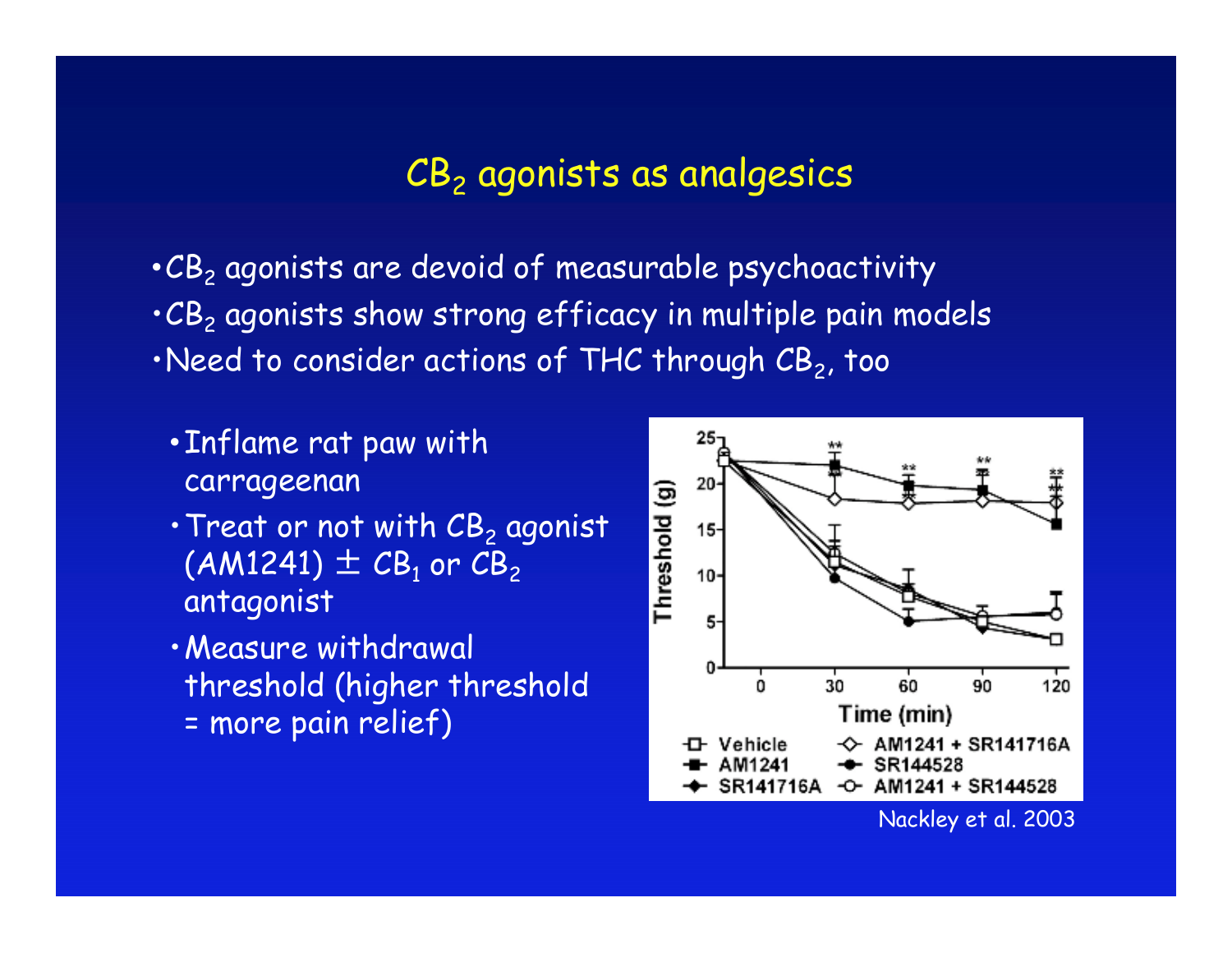## CB<sub>2</sub> receptor agonists

- · Neurons and microglia
- · CB<sub>2</sub> activation decreases synaptic transmission
- Inducible-does this convey some unique therapeutic advantages?
- . Preclinical studies are very promising
- · Bottom line: How do they work in humans?
- . Are any of the therapeutic effects of medical marijuana mediated by  $\textsf{\textit{CB}}_{2}$  receptors?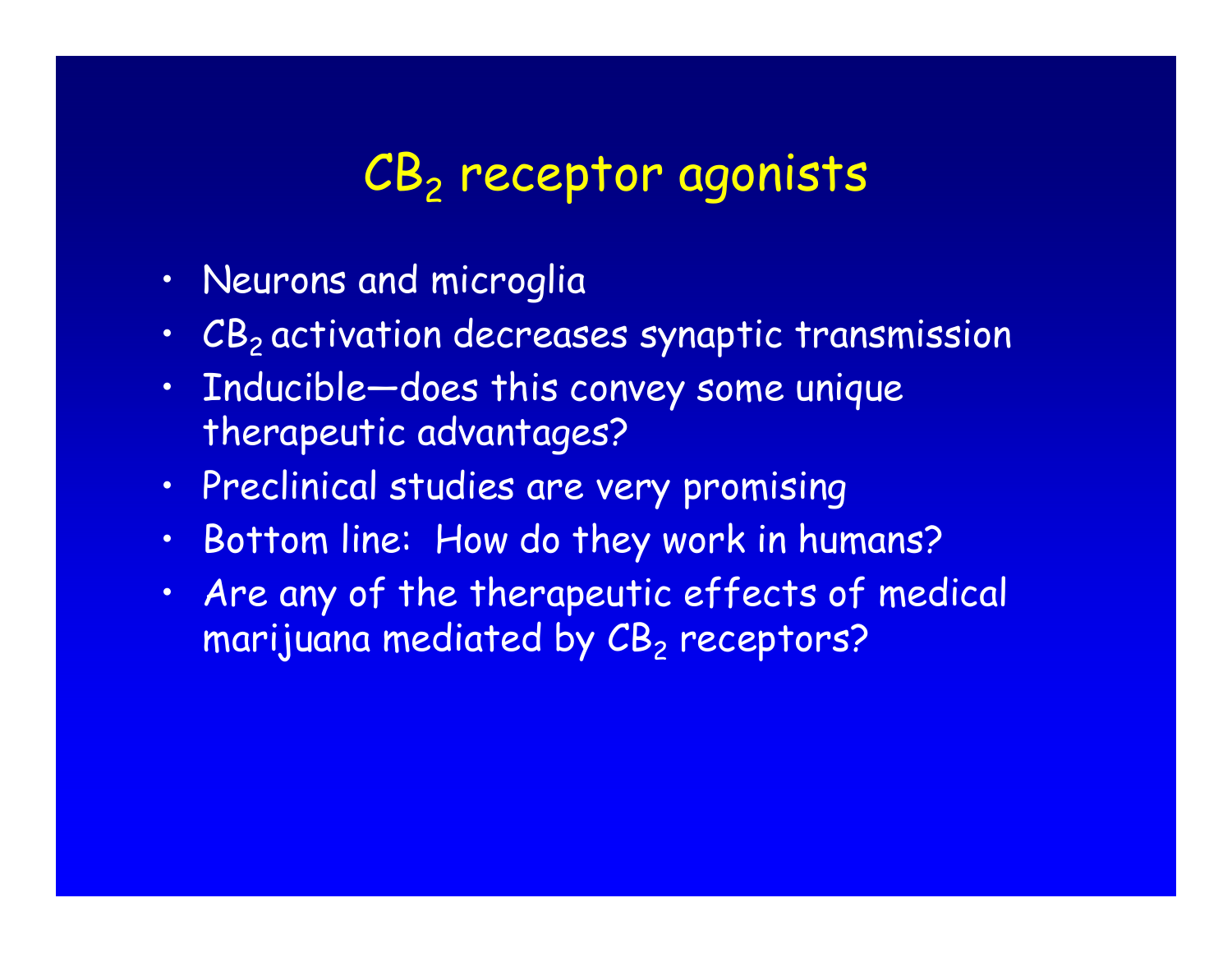#### Endogenous cannabinoids

- ïWhat do endogenous cannabinoids do?
- **Preformed in membrane, liberated by activation of** specific lipases
- . Well positioned to function as feedback regulators of neuronal function
- ·Produced by neurons, astrocytes, microglia
- . The effects of THC will be primarily determined by its interactions with endocannabinoids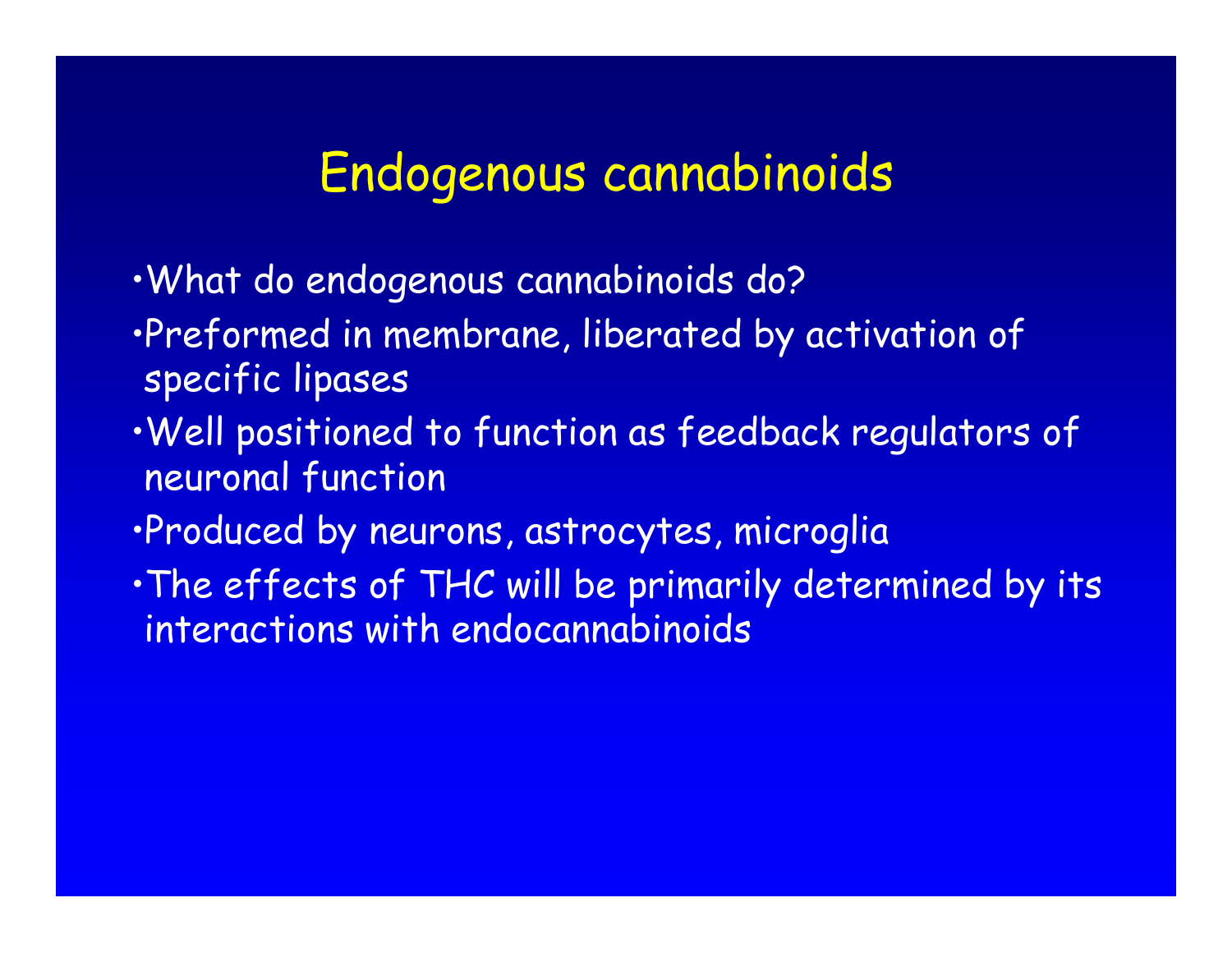## Endocannabinoid system (ECS)

ïEndocannabinoids: 2-AG, AEA ·Major degrading enzymes: FAAH, MGL  $\cdot$ Receptors:  $CB_1$  &  $CB_2$ 

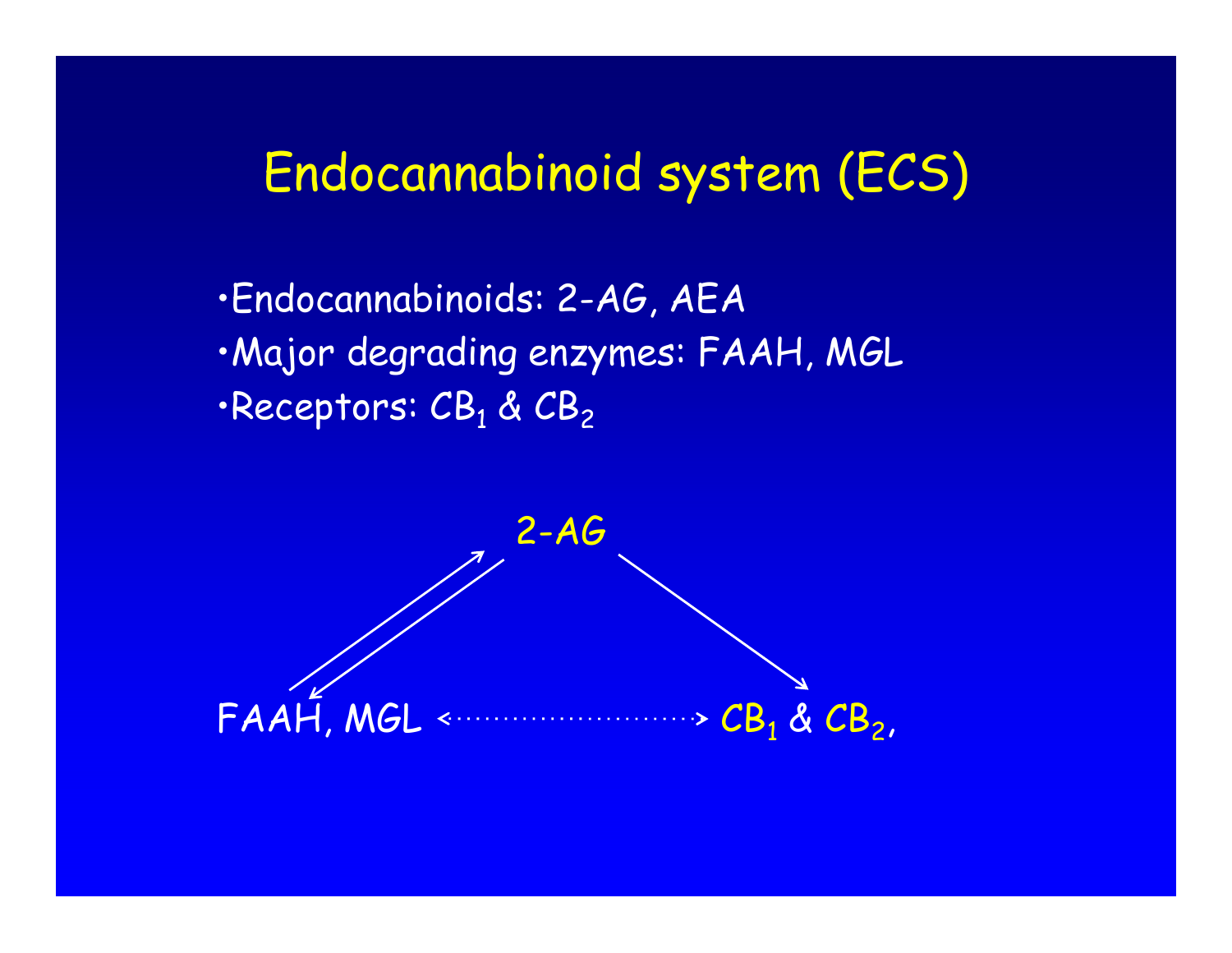## Endocannabinoids inhibit neurotransmission

· Post-synaptic neuron makes endocannabinoids that act on CB1expressing presynaptic terminals

ïEndocannabinoids are also produced by astrocytes and microglia





Bodor et al, 2005 (layer V)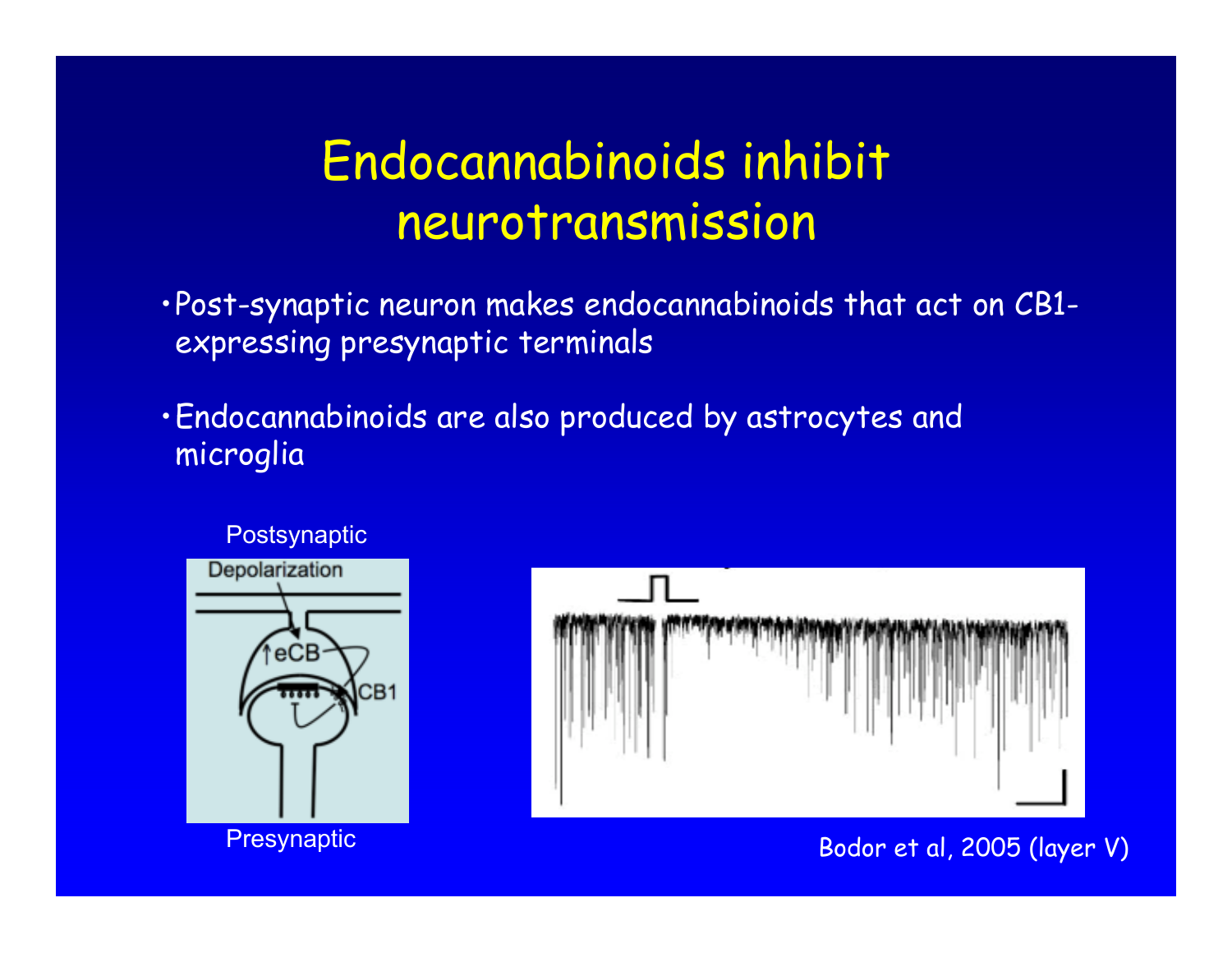#### Multiple forms of eCB-mediated plasticity



DSI/DSE MSI/MSE



Slow-self inhibition (SSI)

Heterosynaptic eLTD



DSI = depolarization-induced suppression of inhibition MSI = metabotropic-induced suppression of inhibition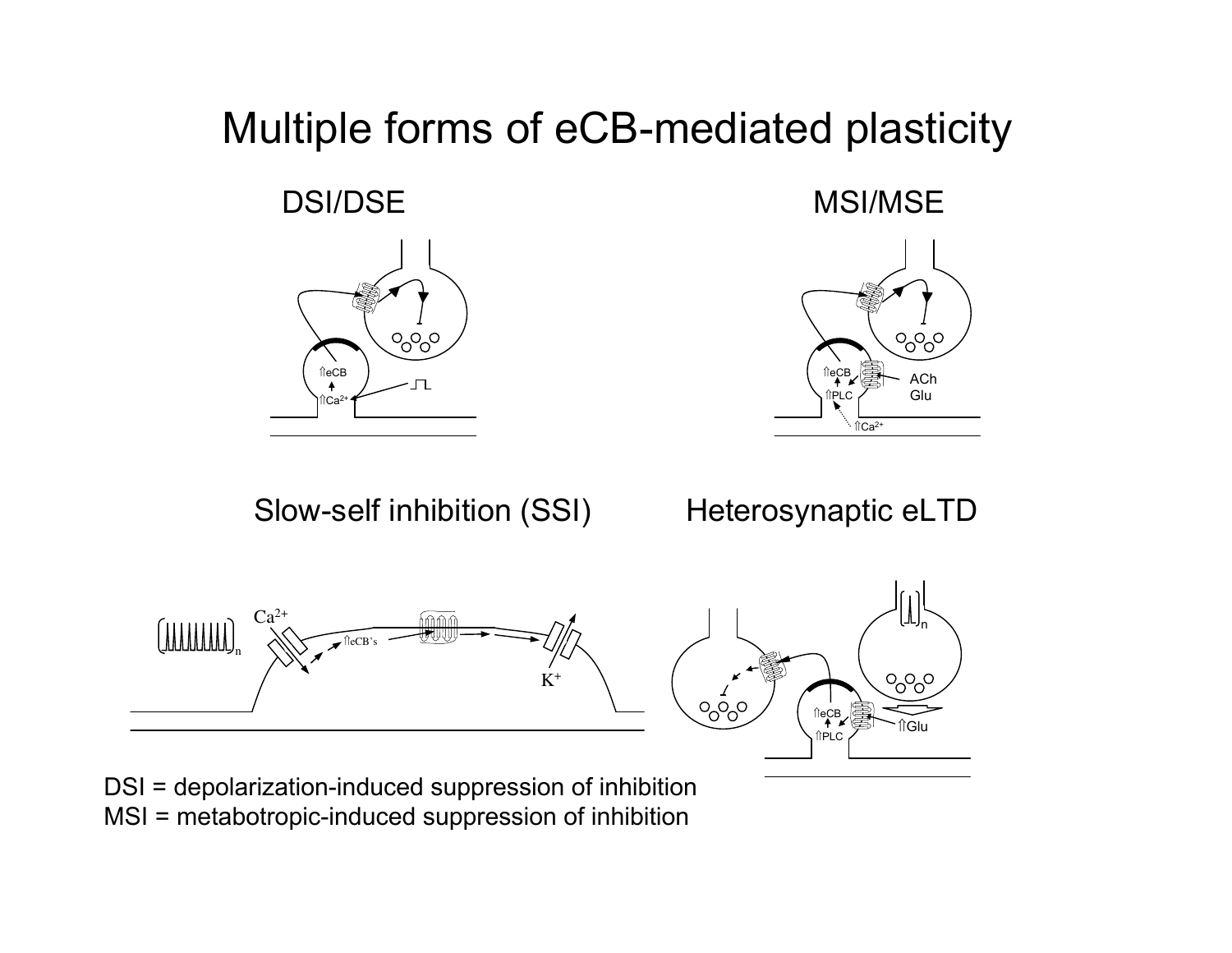#### Medical Marijuana

–Cannabis as a therapeutic ·Old idea, much support for some efficacy  $\cdot$ Cannabis vs synthetic  $\Delta^9$ THC –Features to consider: **·Route of administration Complex mix of chemicals** ï"Rebel" nature of the act –Most common indications · Pain (multiple, including spasticity) · Mood disorders (anxiety, depression) **GI disturbances (including appetite stimulation)** ïHIV-related symptoms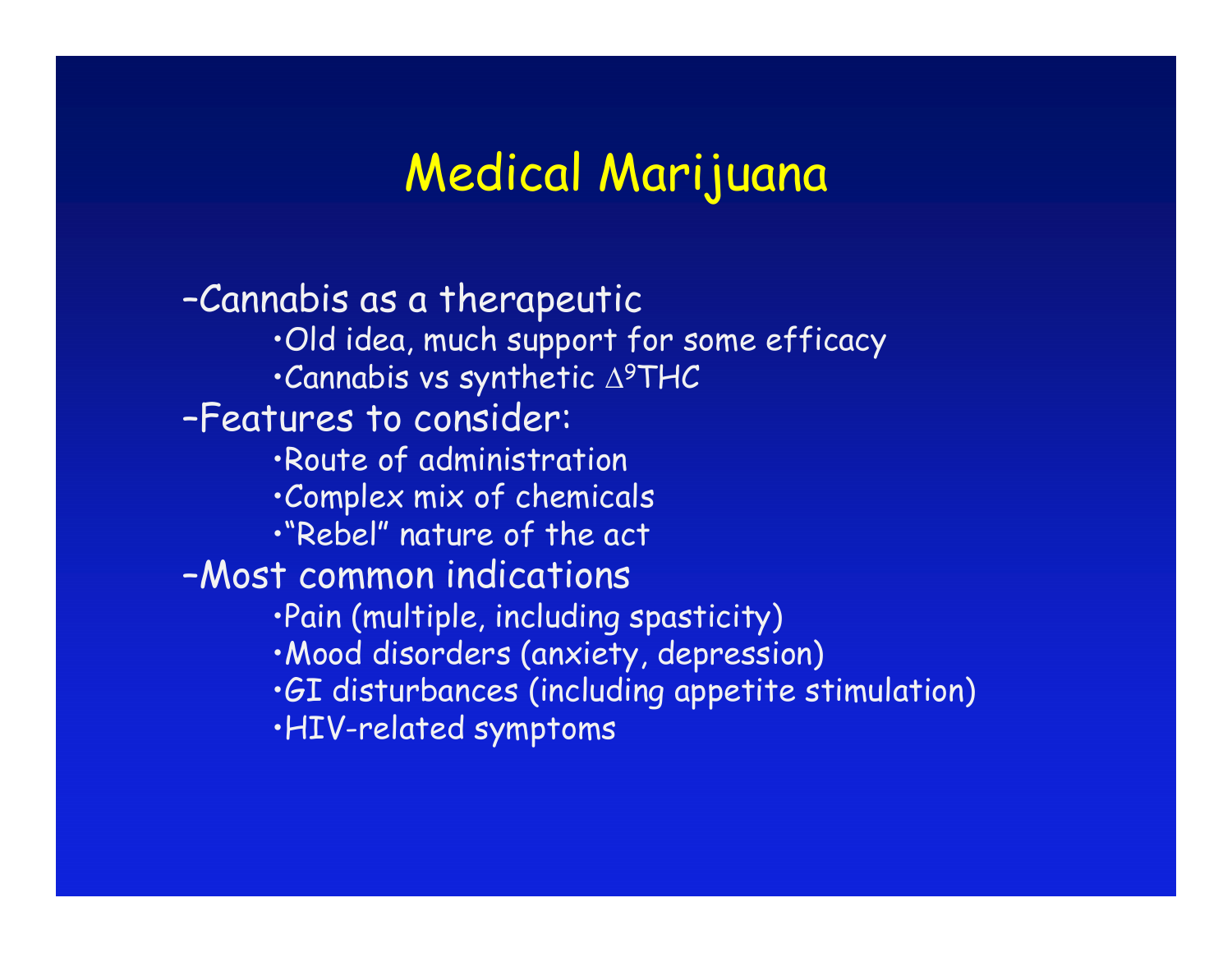## Pharmacological approaches targeting cannabinoid receptors

- -Dronabinol ( $\triangle^9$ THC in sesame oil)
- –Nabilone (Cesamet)
- –Sativex (standardized cannabis extract)
- –Medical marijuana

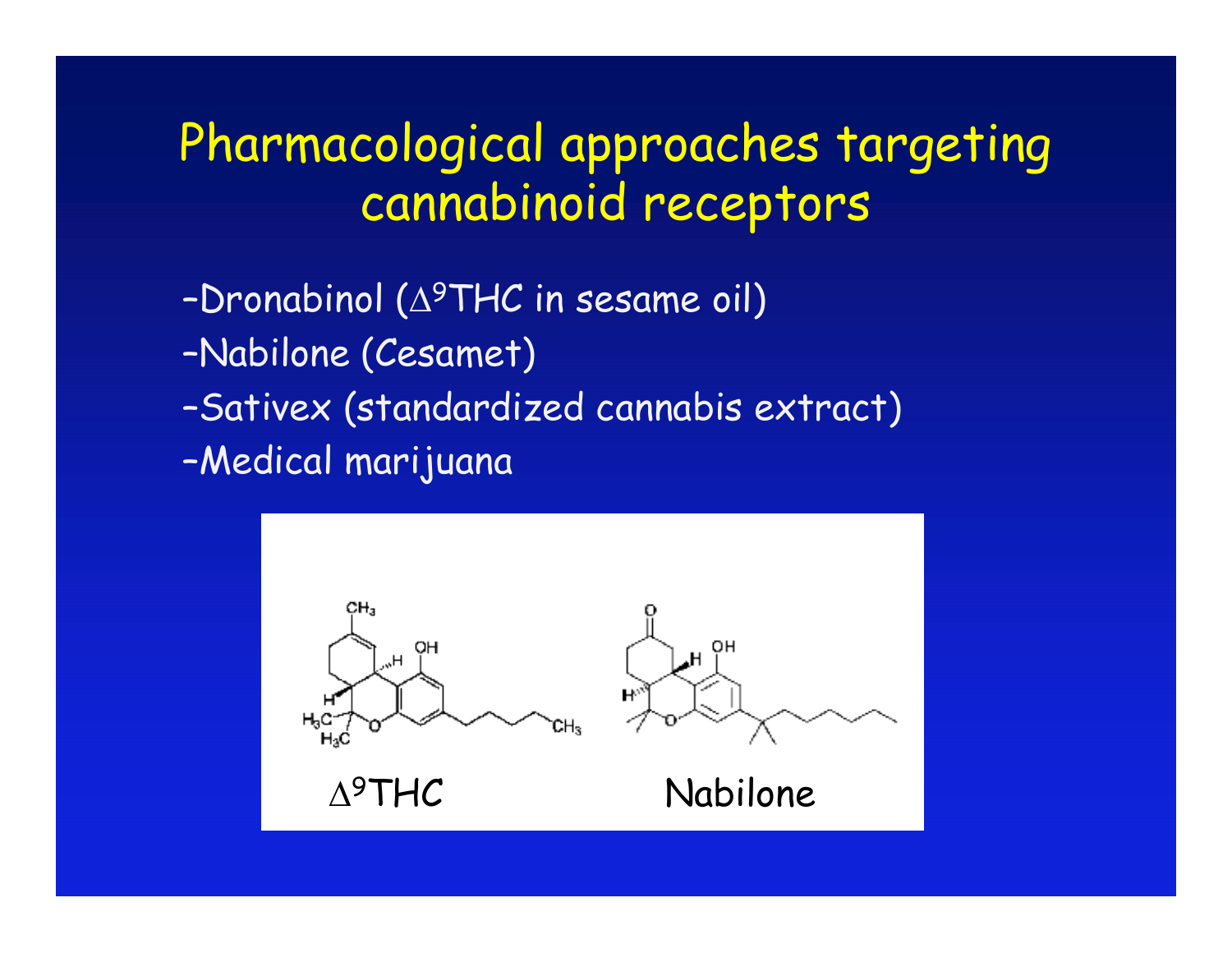#### Medical marijuana vs dronabinol

–Components  $\cdot$ Dronabinol,  $\Delta^9$ THC in sesame oil ïCannabis, complex (& variable) mixture of chemicals –Pharmacokinetics ïOral ïSlow ïVariable **·First pass metabolism ·Inhaled** ·Rapid (self-titration) · Minimal first pass metabolism · Thermal isomerization **Effects of CBD on THC metabolism**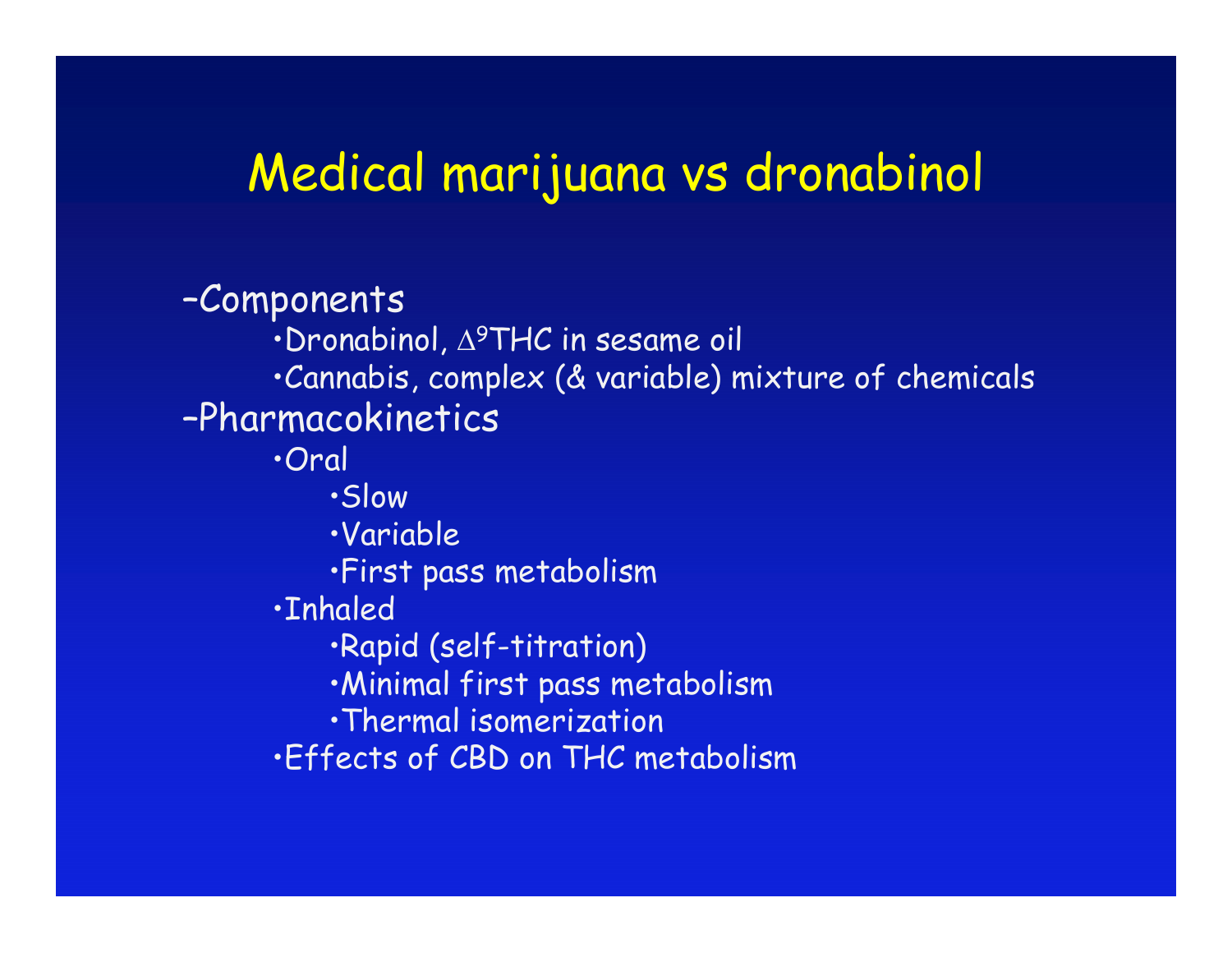### $\Delta^9$ THC metabolism



Grotenhermen, 2003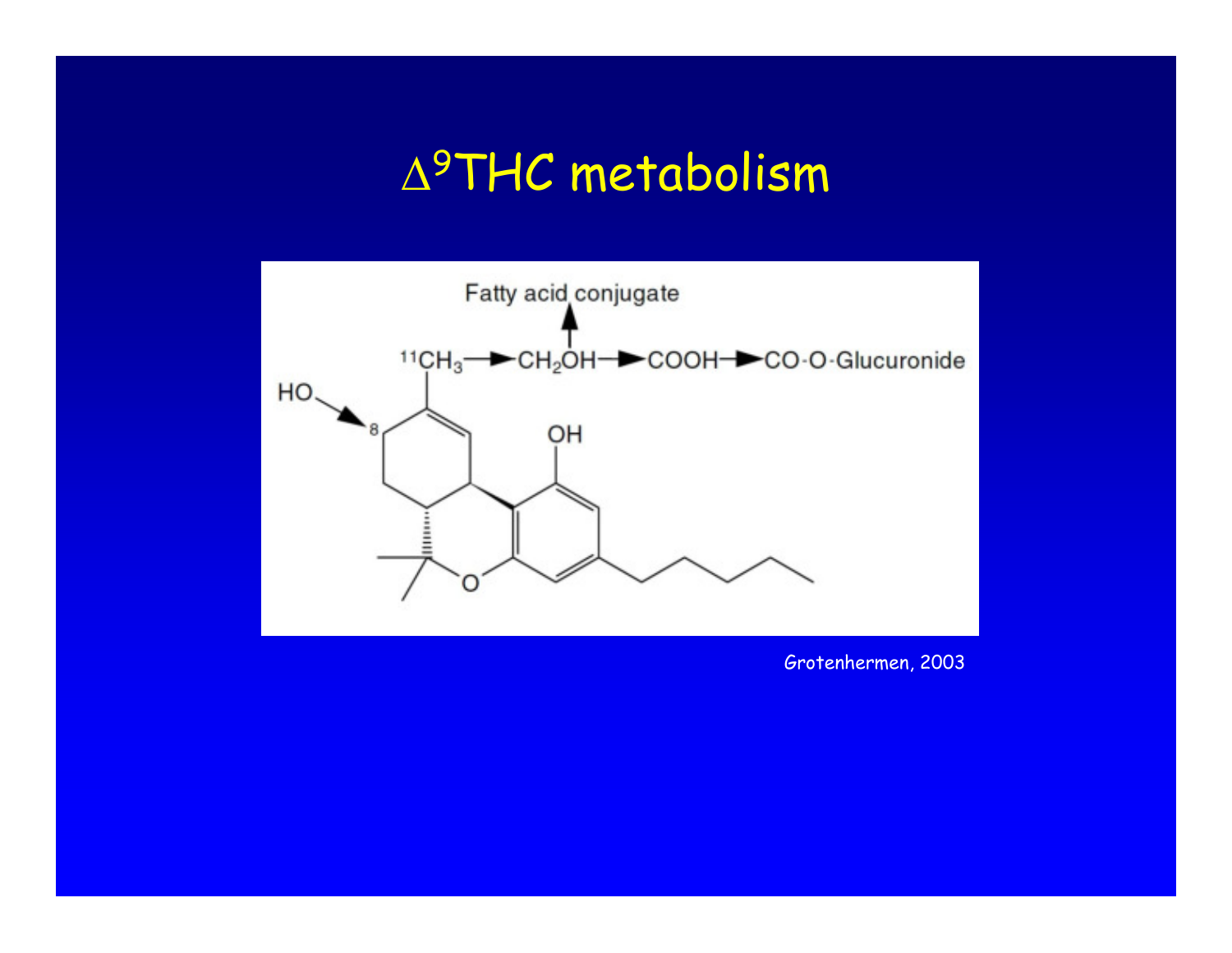# Inhaled vs oral route of administration Inhaled Oral



Grotenhermen, 2003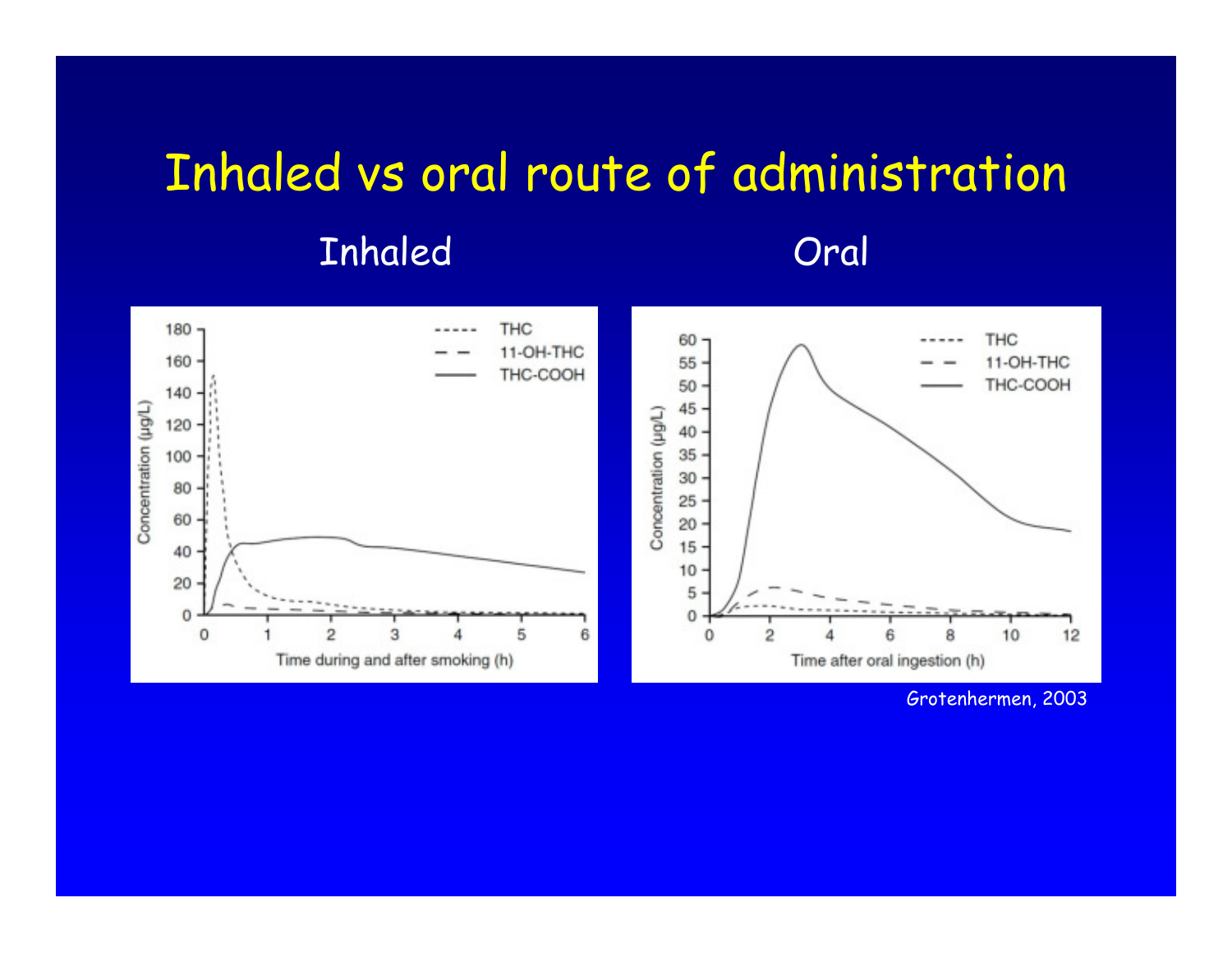## Variability in oral absorption between subjects (THC levels)



Grotenhermen, 2003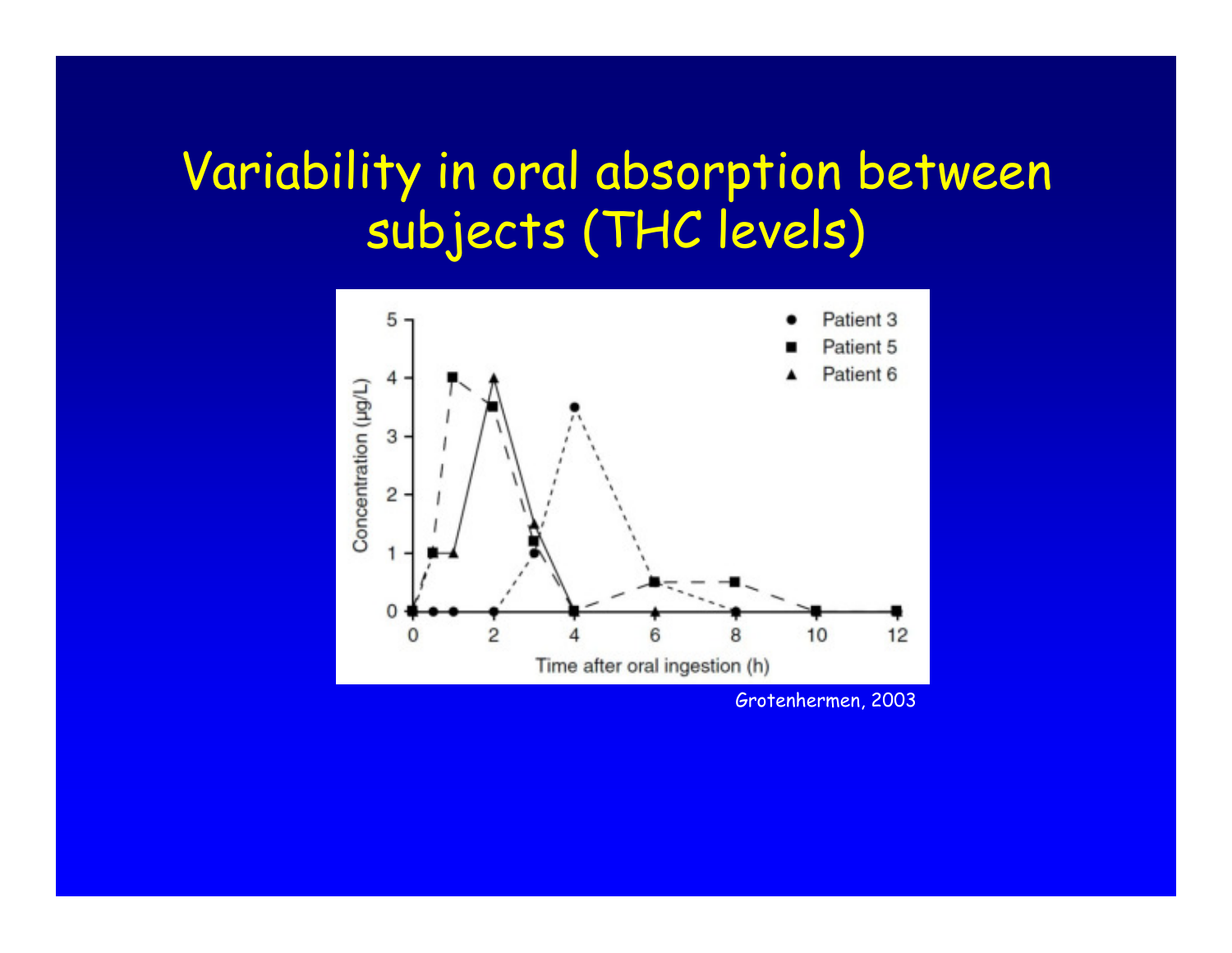## Time to peak effect and duration varies with route of administration



Grotenhermen, 2003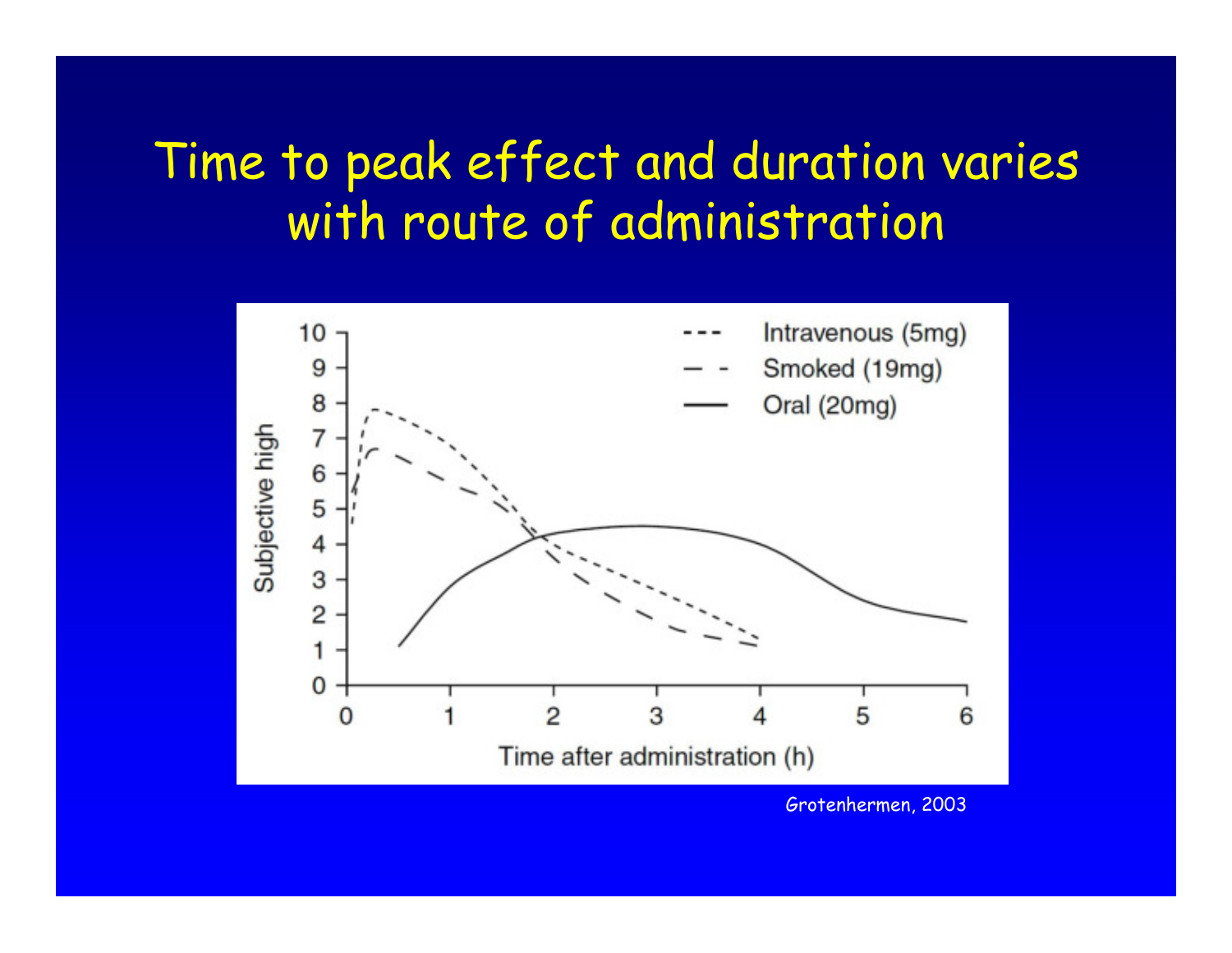### Inhaled vs oral route of administration

Inhaled Oral

**•Rapid peak THC** •Higher peak (~3 fold)  $\cdot$ THC  $>$  11-OH-THC • Similar peak THC-COOH

ïDelayed peak THC  $\cdot$ Lower peak  $(\sim 1/3)$  $\cdot$ THC  $\cdot$  11-OH-THC • Similar peak THC-COOH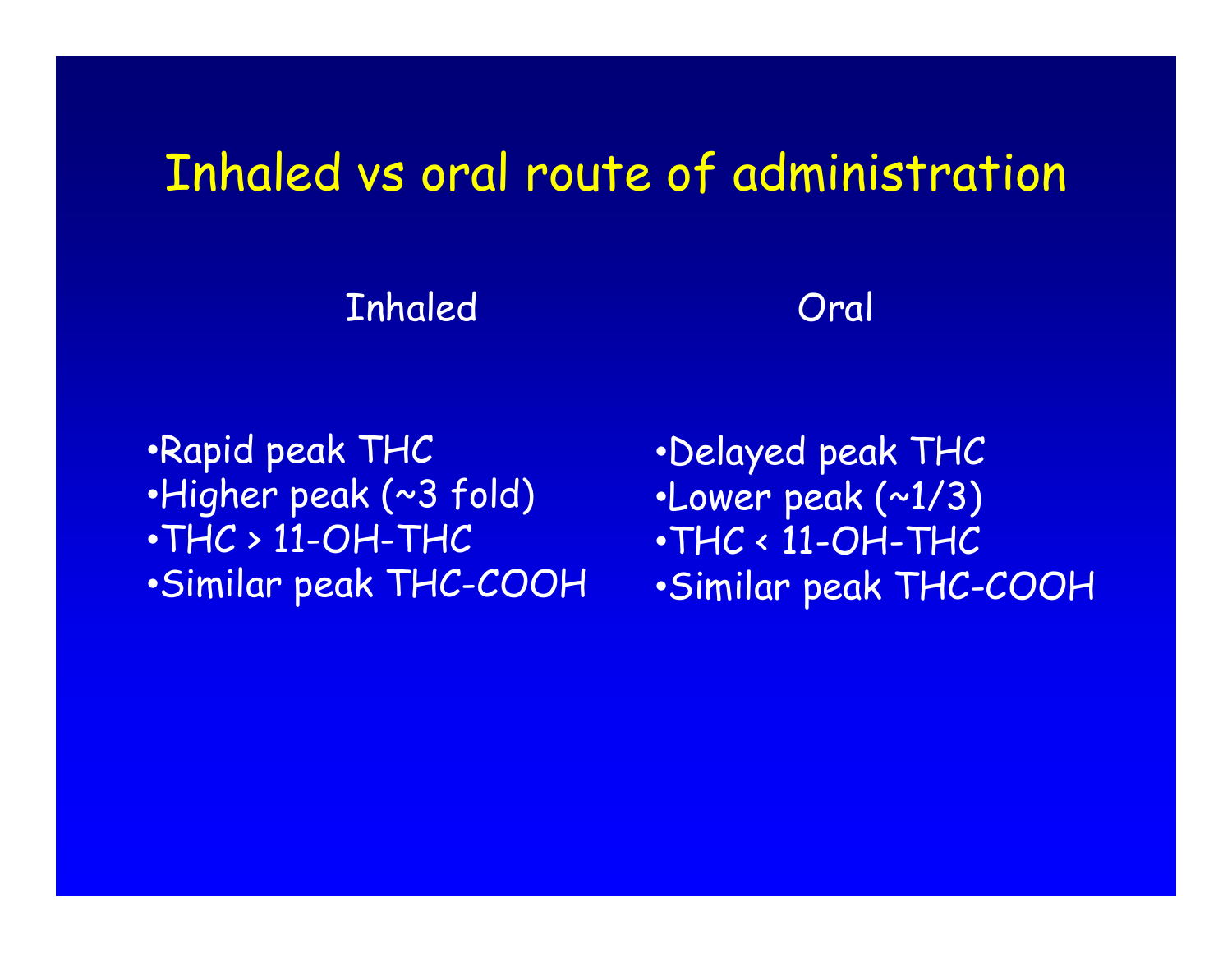### Cannabidiol modifies THC effects



- Cannabidiol (CBD) often a major component of cannabis
- CBD has no overt psychoactivity
- . Multiple studies suggest CBD modulates the properties of THC
- **· Effects on THC metabolism**
- . Direct actions of CBD (e.g., blocks cue-induced reinstatement of heroin self administration)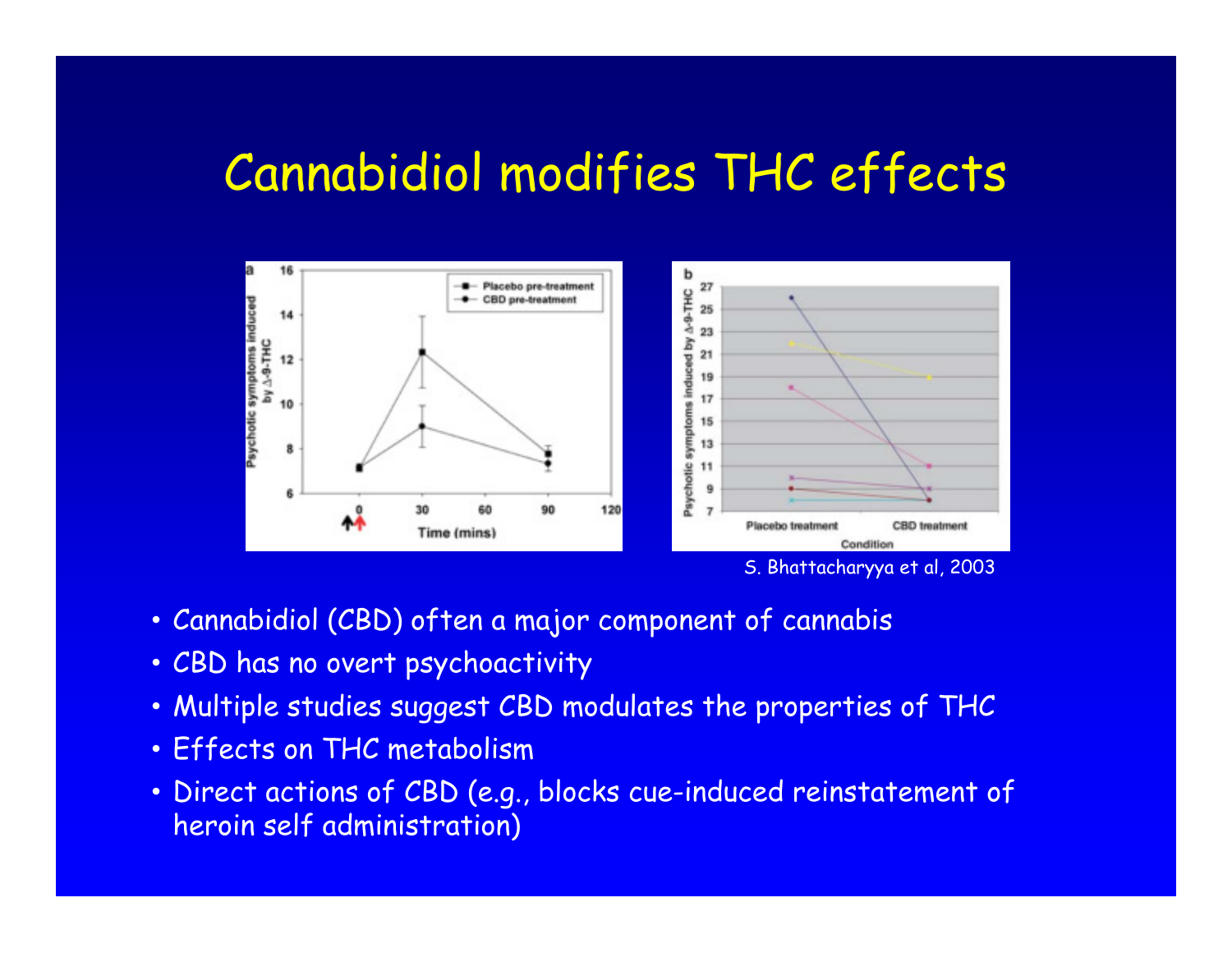## Summary

- ïCannabis—complex mixture of compounds, including THC (acting through  $\texttt{CB}_1 \& \texttt{CB}_2$  receptors), as well as other compounds (e.g., CBD)
- . THC produces its effects by interacting with the endocannabinoid system
- ïVery real differences between oral THC and medical marijuana
	- · Pharmacokinetics
	- · Additional compounds present in cannabis
		- **· Standardization**
		- **·Sativex**